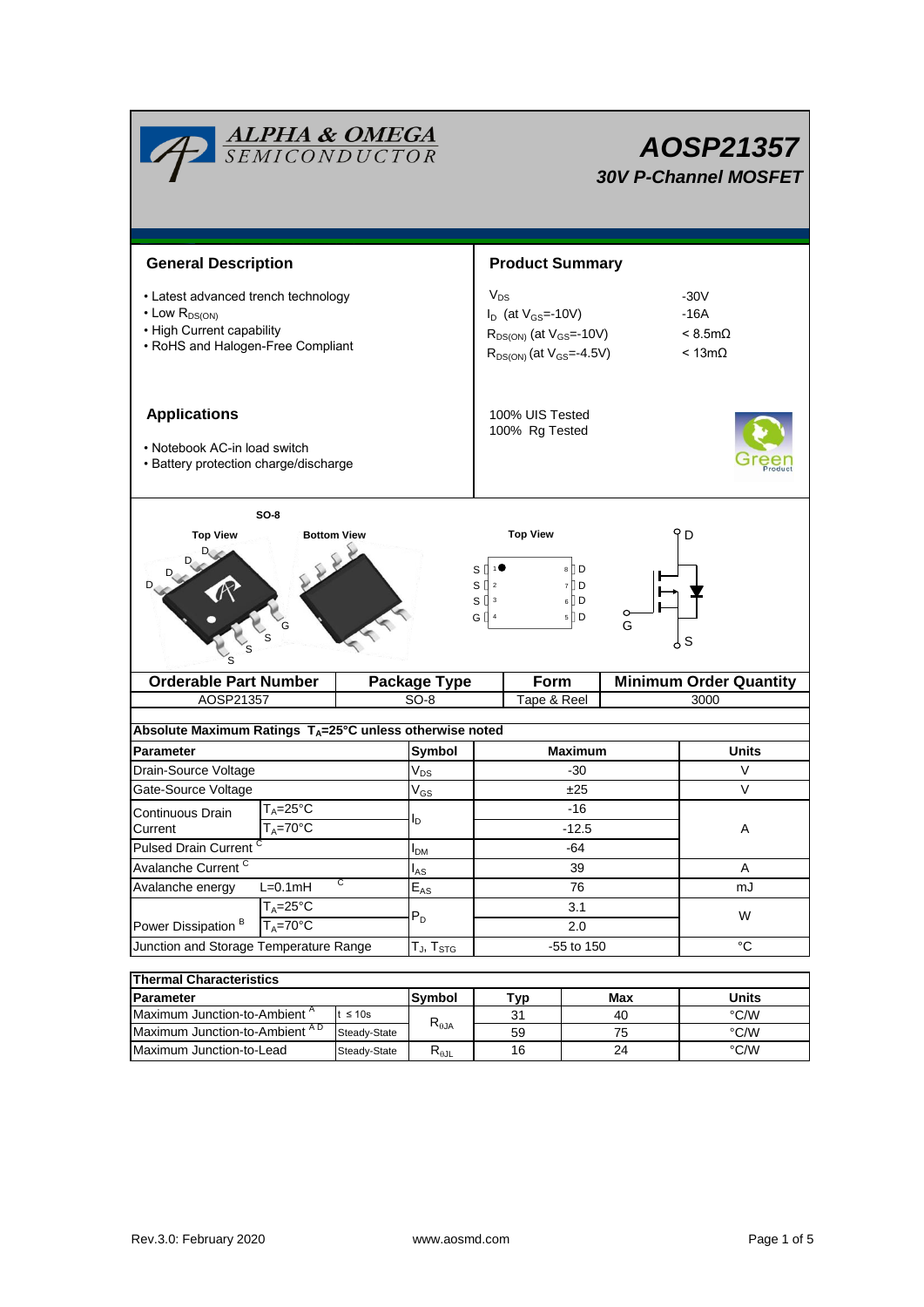

#### **Electrical Characteristics (TJ=25°C unless otherwise noted)**

| <b>Symbol</b>               | Parameter                             | <b>Conditions</b>                                               | Min    | <b>Typ</b>     | Max    | <b>Units</b> |  |
|-----------------------------|---------------------------------------|-----------------------------------------------------------------|--------|----------------|--------|--------------|--|
| <b>STATIC PARAMETERS</b>    |                                       |                                                                 |        |                |        |              |  |
| BV <sub>DSS</sub>           | Drain-Source Breakdown Voltage        | $I_{D} = -250 \mu A$ , $V_{GS} = 0V$                            | $-30$  |                |        | $\vee$       |  |
| $I_{DSS}$                   | Zero Gate Voltage Drain Current       | $V_{DS}$ =-30V, $V_{GS}$ =0V                                    |        |                | $-1$   |              |  |
|                             |                                       | $T_{\rm J}$ =55°C                                               |        |                | -5     | μA           |  |
|                             | advanced Gate-Body leakage current    | $V_{DS} = 0V$ , $V_{GS} = \pm 25V$                              |        |                | ±100   | nA           |  |
| $V_{GS(th)}$                | Gate Threshold Voltage                | V <sub>DS</sub> =V <sub>GS.</sub> I <sub>D</sub> =-250µA        | $-1.3$ | $-1.75$        | $-2.3$ | V            |  |
| $R_{DS(ON)}$                | Static Drain-Source On-Resistance     | $V_{GS}$ =-10V, $I_{D}$ =-16A                                   |        | $\overline{7}$ | 8.5    | $m\Omega$    |  |
|                             |                                       | $T_{\rm J}$ =125°C                                              |        | 9.6            | 11.6   |              |  |
|                             |                                       | $V_{GS} = -4.5V$ , $I_{D} = -12A$                               |        | 10.5           | 13     | $m\Omega$    |  |
| $g_{FS}$                    | <b>Forward Transconductance</b>       | $V_{DS} = -5V$ , $I_{D} = -16A$                                 |        | 50             |        | S            |  |
| $V_{SD}$                    | Diode Forward Voltage                 | $I_S = -1A$ , $V_{GS} = 0V$                                     |        | $-0.7$         | $-1$   | V            |  |
| $\mathsf{I}_\mathsf{S}$     | Maximum Body-Diode Continuous Current |                                                                 |        |                | -4     | A            |  |
|                             | <b>DYNAMIC PARAMETERS</b>             |                                                                 |        |                |        |              |  |
| $\mathbf{C}_{\mathsf{iss}}$ | Input Capacitance                     |                                                                 |        | 2830           |        | рF           |  |
| $C_{\rm oss}$               | <b>Output Capacitance</b>             | $V_{GS}$ =0V, $V_{DS}$ =-15V, f=1MHz                            |        | 430            |        | рF           |  |
| $\overline{C_{\rm rss}}$    | Reverse Transfer Capacitance          |                                                                 |        | 365            |        | рF           |  |
| R <sub>g</sub>              | Gate resistance                       | $f = 1$ MHz                                                     |        | 14             | 28     | Ω            |  |
|                             | <b>SWITCHING PARAMETERS</b>           |                                                                 |        |                |        |              |  |
| $Q_q(10V)$                  | <b>Total Gate Charge</b>              |                                                                 |        | 50             | 70     | nC           |  |
| $Q_g(4.5V)$                 | <b>Total Gate Charge</b>              | $V_{GS}$ =-10V, $V_{DS}$ =-15V, $I_{D}$ =-16A                   |        | 25             | 35     | nC           |  |
| $\mathsf{Q}_{\text{gs}}$    | Gate Source Charge                    |                                                                 |        | 9              |        | nC           |  |
| $\mathsf{Q}_{\mathsf{gd}}$  | Gate Drain Charge                     |                                                                 |        | 12             |        | пC           |  |
| $t_{D(0n)}$                 | Turn-On DelayTime                     |                                                                 |        | 12             |        | ns           |  |
| $t_r$                       | Turn-On Rise Time                     | $V_{GS}$ =-10V, $V_{DS}$ =-15V, R <sub>1</sub> =0.95 $\Omega$ , |        | 12.5           |        | ns           |  |
| $t_{D(off)}$                | Turn-Off DelayTime                    | $R_{\text{GEN}} = 3\Omega$                                      |        | 135            |        | ns           |  |
| $\mathsf{t}_{\mathsf{f}}$   | Turn-Off Fall Time                    |                                                                 |        | 63             |        | ns           |  |
| $\mathfrak{t}_{\text{rr}}$  | Body Diode Reverse Recovery Time      | $I_F$ =-16A, di/dt=500A/ $\mu$ s                                |        | 32             |        | ns           |  |
| $Q_{rr}$                    | Body Diode Reverse Recovery Charge    | $I_F$ =-16A, di/dt=500A/ $\mu$ s                                |        | 62             |        | nC           |  |

A. The value of  $R_{qJA}$  is measured with the device mounted on 1in<sup>2</sup> FR-4 board with 2oz. Copper, in a still air environment with T<sub>A</sub> =25° C. The value in any given application depends on the user's specific board design.

B. The power dissipation  ${\sf P}_{\sf D}$  is based on  ${\sf T}_{\sf J(MAX)}$ =150 $^\circ\,$  C, using  $\leqslant$  10s junction-to-ambient thermal resistance.

C. Repetitive rating, pulse width limited by junction temperature T $_{\rm J(MAX)}$ =150°C. Ratings are based on low frequency and duty cycles to keep

initialT $j=25^\circ$  C.

D. The R<sub>0JA</sub> is the sum of the thermal impedance from junction to lead R<sub>0JL</sub> and lead to ambient.<br>E. The static characteristics in Figures 1 to 6 are obtained using <300µs pulses, duty cycle 0.5% max.<br>F. These curves are

APPLICATIONS OR USE AS CRITICAL COMPONENTS IN LIFE SUPPORT DEVICES OR SYSTEMS ARE NOT AUTHORIZED. AOS DOES NOT ASSUME ANY LIABILITY ARISING OUT OF SUCH APPLICATIONS OR USES OF ITS PRODUCTS. AOS RESERVES THE RIGHT TO IMPROVE PRODUCT DESIGN,FUNCTIONS AND RELIABILITY WITHOUT NOTICE.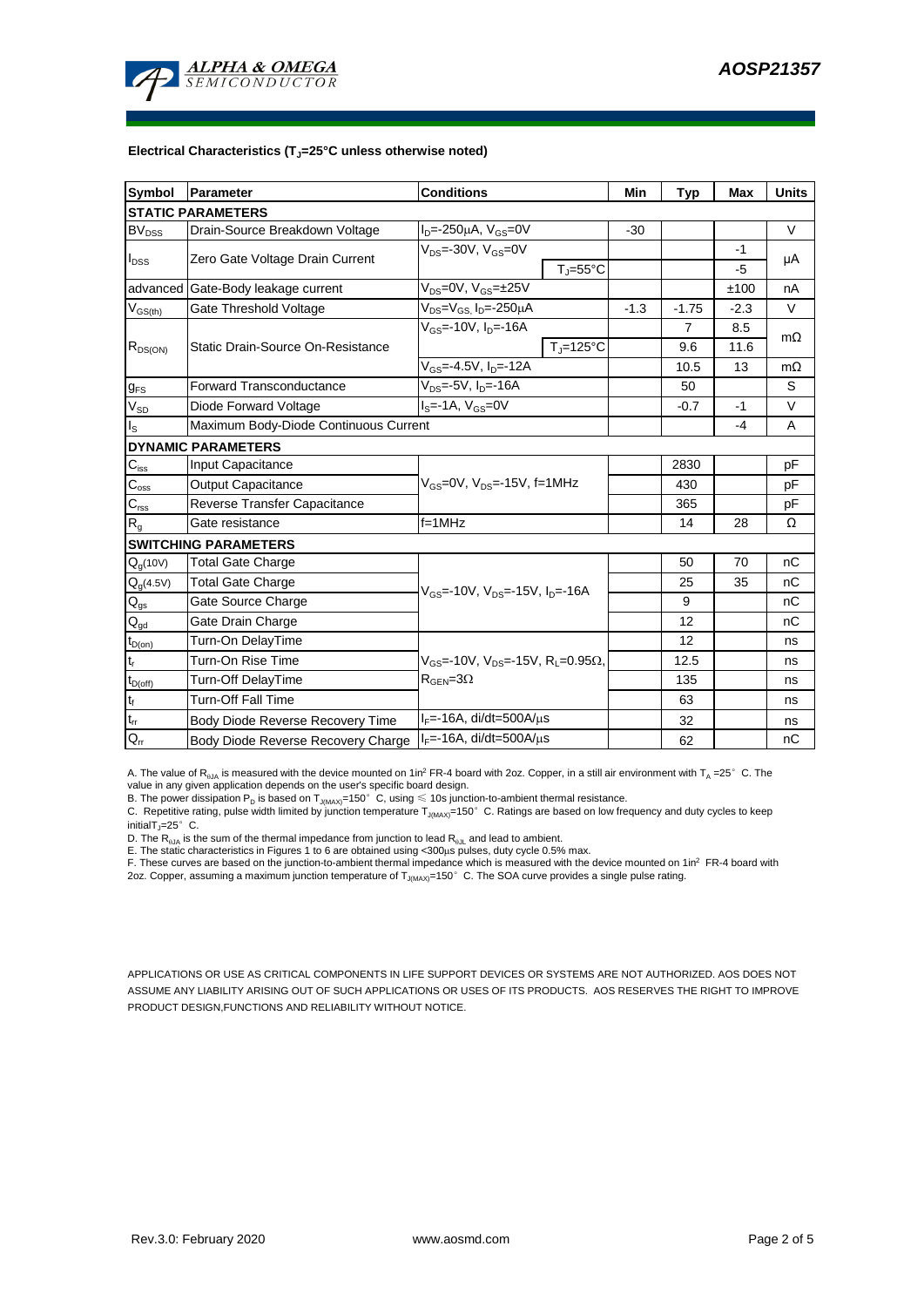

### **TYPICAL ELECTRICAL AND THERMAL CHARACTERISTICS**

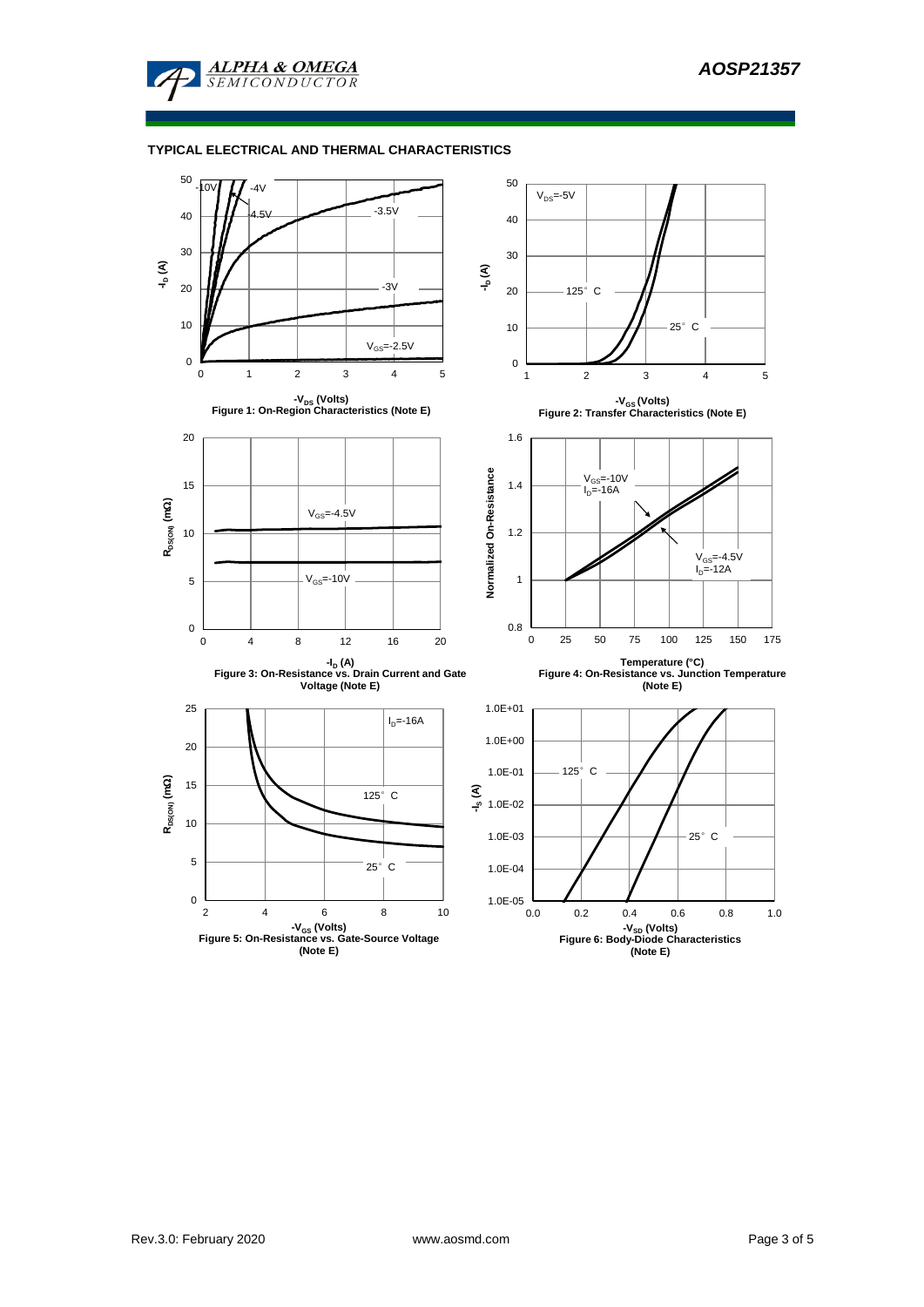

### **TYPICAL ELECTRICAL AND THERMAL CHARACTERISTICS**